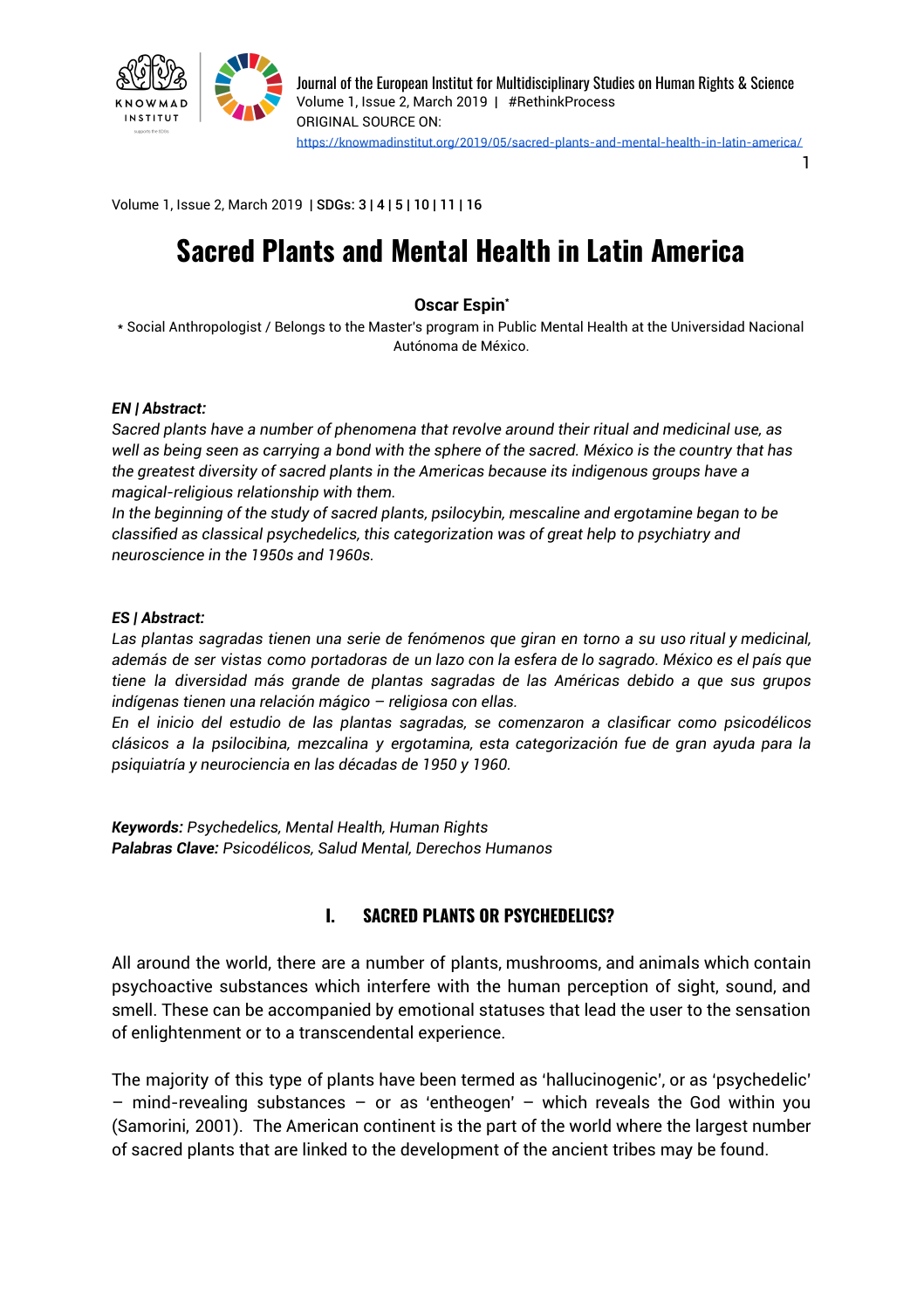

2

Within the continent, Mexico is the country where the highest diversity of sacred plants is found owing to the magic connection the indigenous groups have developed with them. This is the example of the 'peyote' and the Wixarikas tribe in the northern part of the country.

Likewise, it is known that as many as 24 species of hallucinogenic mushrooms that the Aztec tribe named 'Teonanacatl' are found in Southern Mexico alone. The use of Salvia divinorum to predict the future in the Oaxaca region is also documented, as well as the 'Ololiuhqui' and some types of Datura such as the 'toloache' or the 'floripondio' (Hofmann and Schultes, 1983).

After Mexico, the area with the highest diversity of psychedelic flora which has been traditionally linked to spiritual or magical rituals is South America. In Bolivia and Peru, for example, the San Pedro cactus is used as the base of a drink called Cimora. This drink is utilized in ceremonies where the person drinking it has religious hallucinations. Likewise, the coca leaves are used for rituals that connect man with nature through ceremonial trances or a cure for altitude sickness.

Ayahuasca, Yage or Caapi is the most important holy plant in South America. It has different names across the regions, and it is mostly found in tropical and sub-tropical areas of the Amazon – Peru, Ecuador, Bolivia, Brazil, Colombia and Venezuela. After mixing the two vines – ayahuasca and chacruna – these are taken in a ceremonial context, accompanied by a spiritual guide. The consumption of Ayahuasca for the indigenous groups in the Amazon is seen as a "means for freeing one's soul from its body limits, in order for it to freely travel in the outer space and to return to it at will […] the freed soul shifts from the daily reality to a wonderful world, which is perceived as real, from where it is possible to communicate with the ancestors" (Hofmann and Schultes, 1983).

The sacred plants are characterized by a number of phenomena related to their ritual and medicinal uses. These are seen as the connectors to the sacred world, through altered states of consciousness and through the guidance of a 'shaman', healer, or medium, or on one's own.

The sacredness of things is manifested through acts, situations, and places that are charged with it, where the sacred is given total attention during the religious experience. The follower's belief is activated through 'hierophanies' displaying meaningful religious objects and situations (Eliade, 1998).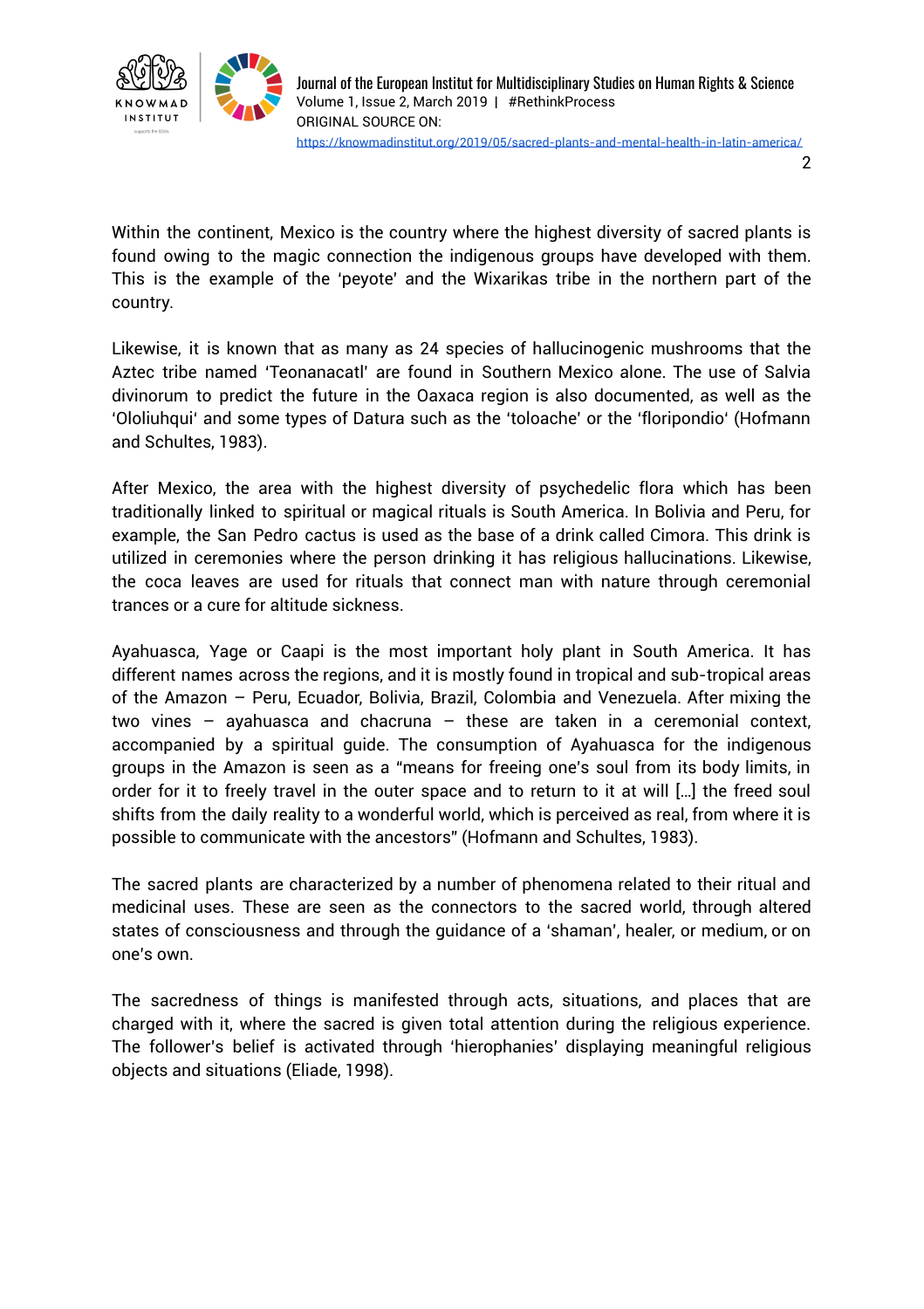

3

## **II. HOW ARE SACRED PLANTS RELATED TO MENTAL HEALTH?**

The World Health Organisation (WHO) defines mental health as "a state of well-being in which every individual realizes his or her own potential, can cope with the normal stresses of life, can work productively and fruitfully, and is able to make a contribution to her or his community" (WHO, 2004).

Mental health can be promoted by involving the community and the private sector in tandem, as well as via the collaboration with research institutions, mental health experts, decision and policy-makers, as well as people suffering from any mental ailments or their relatives (WHO, 2013).

The promotion of mental health, well-being, and the prevention and treatment of drug abuse make up an important part of the Sustainable Development Agenda 2030, adopted by the UN General Assembly (UN, 2015).

In South America, the mental health public policies are still being developed as not in all countries mental disorders are fully covered by the national health system in place. Moreover, in all South American countries, there are rules and regulations restricting the cultivation, transportation, and consumption of substances including the so-called sacred plants: peyote, ayahuasca, psychedelic mushrooms, coca leaves, San Pedro cactus, salvia divinorum, and more.

The prohibition of drugs has since its origin been implemented as a by-product of colonialism, without giving any importance to the existing cultural beliefs and the related traditional uses of sacred plants. For this reason, the indigenous tribes have been negatively affected at a political, economic, and social level.

The UN Executive Board has recently taken a position on decriminalizing the possession and use of drugs in order to bring about a change in the rules, politics, and practices which harm public health and human rights (UN, 2019).

The proposed new mental health paradigm accepts the cultural rights and uses of the indigenous tribes and ethnic minorities who traditionally consume these substances. This is in favor of the utilization of the sacred plants by these groups, whose ritual heritage, religious wisdom, and medicinal knowledge are today being negatively affected.

**Mental health cannot be obtained if a patient is being considered a criminal and is discriminated for the cultural use of the sacred plants.**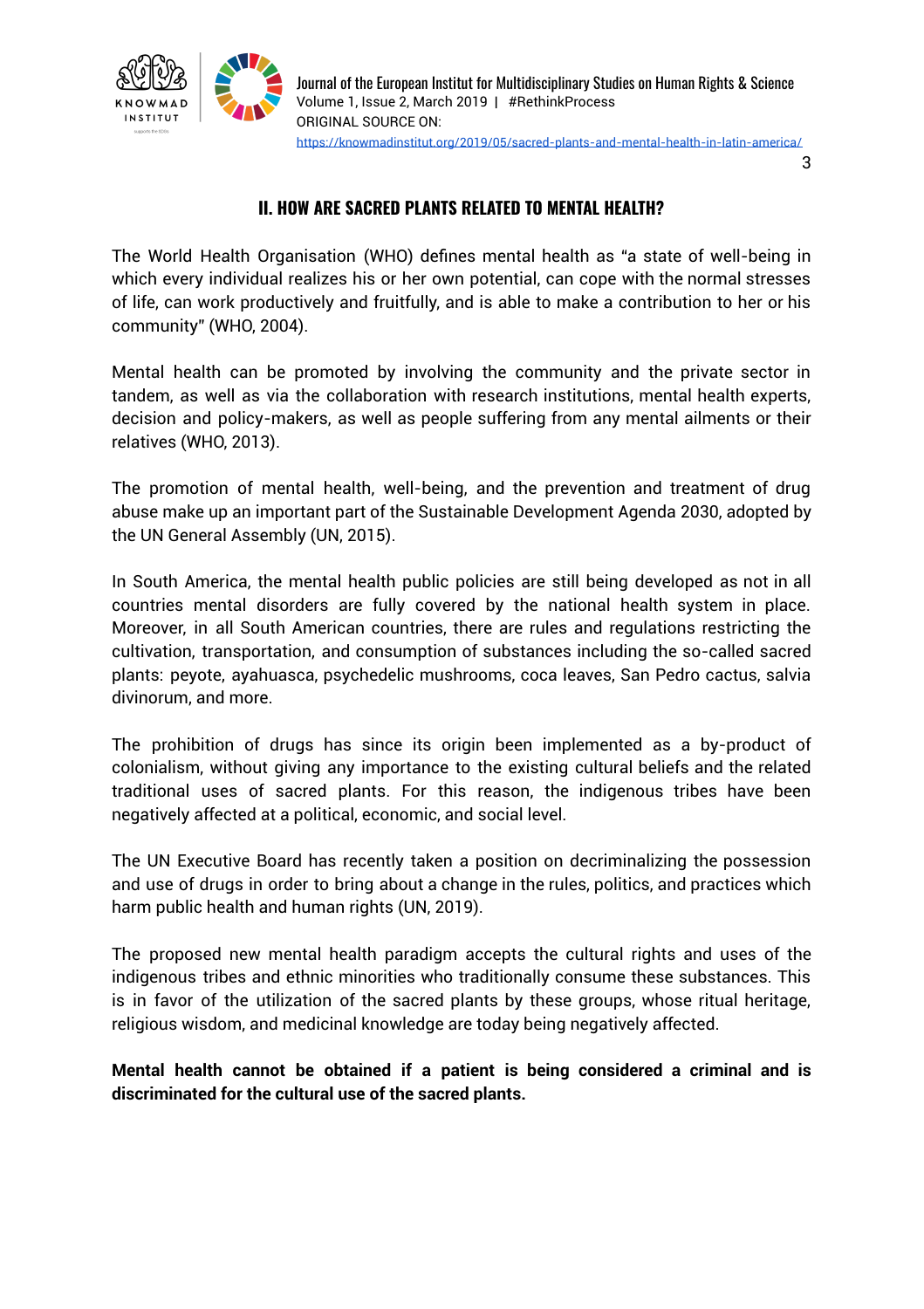

4

## REFERENCES

- → Anderson T, Petrankerz R, Rosenbaum D, Weissman C, Williams A, Huis, K, Hapkes E, (2018). Microdosing psychedelics:personality, mental health and creativity, differences in microdosers. Journal of Psychopharmacology.
- ➔ Barone W. Beck j & Mitsunaga-Whitten. (2019). Perceived benefits of MDMA Assiste psychotherapy beyond symptom reduction: qualittaive follow -uo study of a clinical trial for individual with treatment- resistan PTSD. Journal of Psychoactive Drugs. 2019 March 8. Doi:10.1080/02791072.2019.1580805
- → Carhart-Harris, R. L., Bolstridge, M., Rucker, J., Day, C. M., Erritzoe, D., Kaelen, M., et al. (2016). Psilocybin with psychological support for treatment-resistant depression: An open-label feasibility study. The Lancet Psychiatry, 3(7), 619-627. doi:10.1016/S2215-0366(16)30065-7
- ➔ De Gregorio, Enns, Nuñez, Posa & Gobbi. (2018). D-Lysergic acid diethylamide, psilocybin and other classic hallucinogens: Mechanism of action and potential therapeutic applications in modo disorders. Progress in Brain Research. Elsevier
- ➔ Eliade Mircea (1998). Sagrado y profano. Barcelona, Paidos.
- ➔ European Monitoring Centre for Drugs and Drug Addiction. (2016). European Drug Report 2016: Trends and Developments. Publications Office of the European Union, Luxembourgp
- ➔ Johnson, MW, Hendricks,PS, Barret FS, Griffiths,RR. (2018). Classic psychedelics: An integrative review of epidemiology, therapeutics, mystical experience, and brain network function. Pharmacology & Therapeutics Journal, December 4, 2018.
- ➔ Samorini,G. (2001). Los alucinógenos en el mito. La Liebre de Marzo. Barcelona
- ➔ Schultes R.E & Hofmann A. (1983). Plantas de los dioses: Orígenes del uso de los alucinogenos. Fonde de Cultura Económica. México
- ➔ Organización Mundial de la Salud. (2004). Invertir en salud mental. Ginebra. Suiza.
- → United Nations (2015) Transforming our world: The 2030 agenda of sustainable development. Geneve. Switzerland
- ➔ World Health Organization (2013). Investing in mental health: Evidence for action. Geneve,Switzerland.

## AUTOR

**First Author –** Oscar Espin, Social Anthropologist / Belongs to the Master's program in Public Mental Health at the Universidad Nacional Autónoma de México, <https://www.facebook.com/ozuka.ru.7>

**Requests to authors –** Oscar Espin, [https://www.facebook.com/ozuka.ru.7.](https://www.facebook.com/ozuka.ru.7)